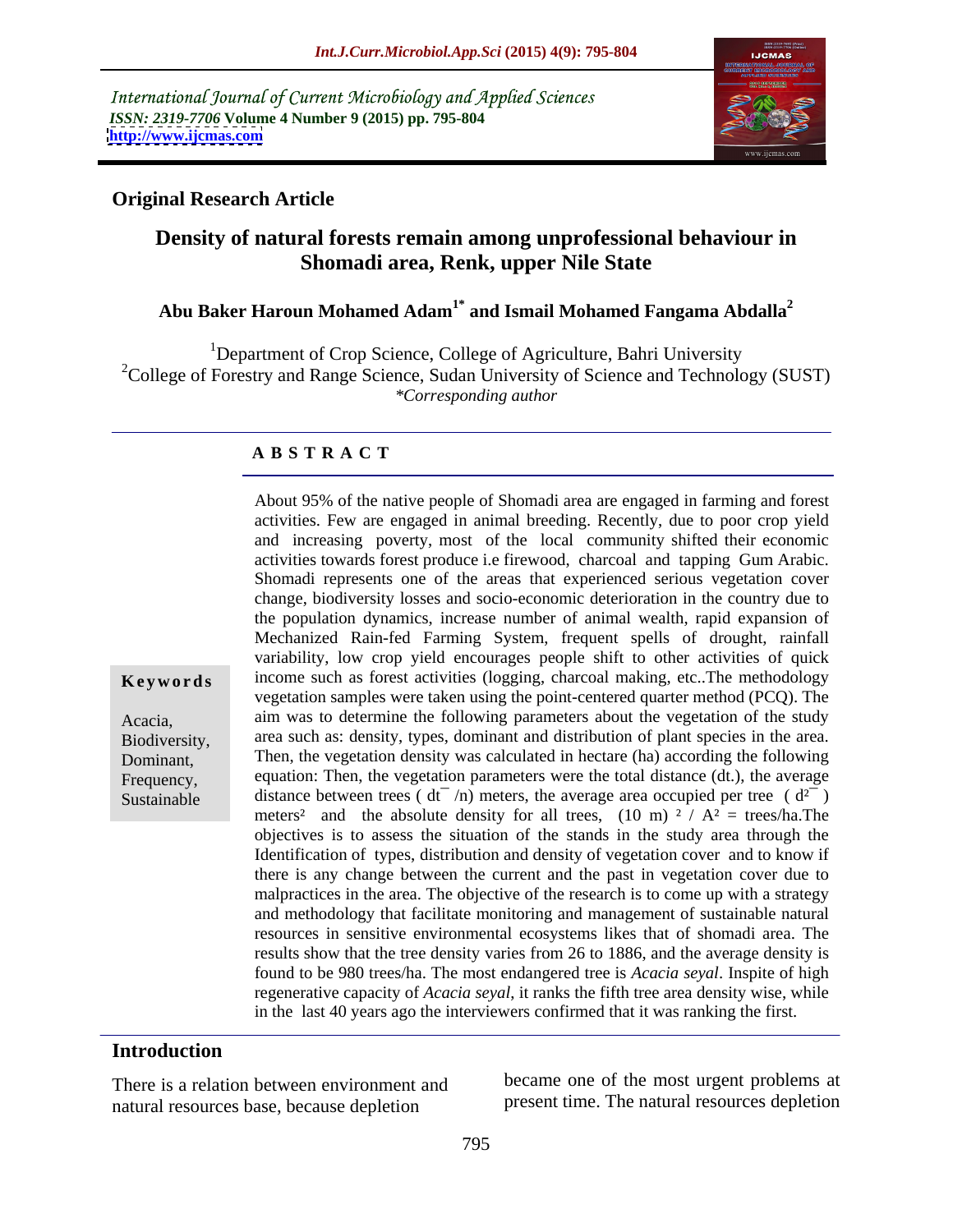indicates a reduction in its value, **Forest fragmentation** regenerative capacity, productive and reproductive capacity. There are many

These factors may be natural i.e. drought, pests or anthropogenic factors such as reduction, patches remain (2) Increased industries, mining, farming, increased isolation of the fragments and loss of overall population, economic development and literacy. All these factors, collectively or disturbances from the surroundings individually cause unrest and imbalance to (Saunders, et al., (1991), Haila (1999), and the environment. Generally, the Santos, et al., 1999). Moreover, forest phenomenon of ecosystem disturbance is an indication of deterioration, disintegration abundance, and dispersal ability of forest and depletion of natural resources base dwelling species (Iida, et al., (1995),Gill, et

# **The situation of the world vegetation**

Several studies showed that the climate and earth in a big part of the world which is covered by arid and semi-arid zones that characterized by erratic rainfall and high rate of vegetation dynamics has undergone rapid transformation in both poor to rich Dahdough, et al., (2002). sea of fields, pastures etc. (Sahney, 2010).

Moreover, the world land that totaling up to 3,600 million hectares, which is equal to 10 million hectares of arable land deteriorates every year (Essahli, et al., 2008). Thus, the ecosystems in these zones are pressurized to display gravy and gloomy<br>future picture that drawn by both nature and<br>complexity of environment and future picture that drawn by both, nature and man. Hellen, et al (1991), explained that; the deterioration of the semi-arid land is due to many interacting factors, among these are irregular precipitation and human activity, where Oba et al., (2000), and Gemedo et al., (2006) added more other factors such as loss, pollution, climate change, meanwhile<br>nests diseases and invasion of undesired we still pursue activities which pests, diseases and invasion of undesired

### **Forest fragmentation**

factors contributing to resources depletion. the conservation of the biodiversity and the (Cox, et al, 1979). al., (1996), Gibson., et al. (1988), Merriam **cover** fragmentation is a form of habitat environments (Herlocker ,1999) and woodland resembles islands of forest in a Fragmentation is one of the major threats for ecological functions of forests (Loyn, et al., 2001). The causal of the threats are: (1) Area connectivity (3) Increased edge effect and disturbances from the surroundings fragmentation affects the richness, (1998), Haila (1999), Rochelle, et al., (1999), and Santos, et al,. (1999). Forest fragmentation. It happens when forests are cut down leaving relatively small, isolated patches of forest known as forest fragments or forest remnants. The area that separates the remaining woodland patches can be pasture, farmland, etc. depending on the intended purpose. It is said that the remnant

### **Human- environment interaction relation**

70% of the world's arid lands are degraded, The science of the environment is a exotic plant species. The perpetuate the problems. As the world's The science of the environment is a complex. It is socially and politically situated rather than separable from the subjective location of human perception. Therefore, good understanding of the complexity of environment and environmental issues is a perquisite for resolving the environmental challenges that we face (Stott, et al., 2000). Evidence shows that many environmental problems arose such as land cover change, biodiversity loss, pollution, climate change, meanwhile we still pursue activities which population increases, and the per capita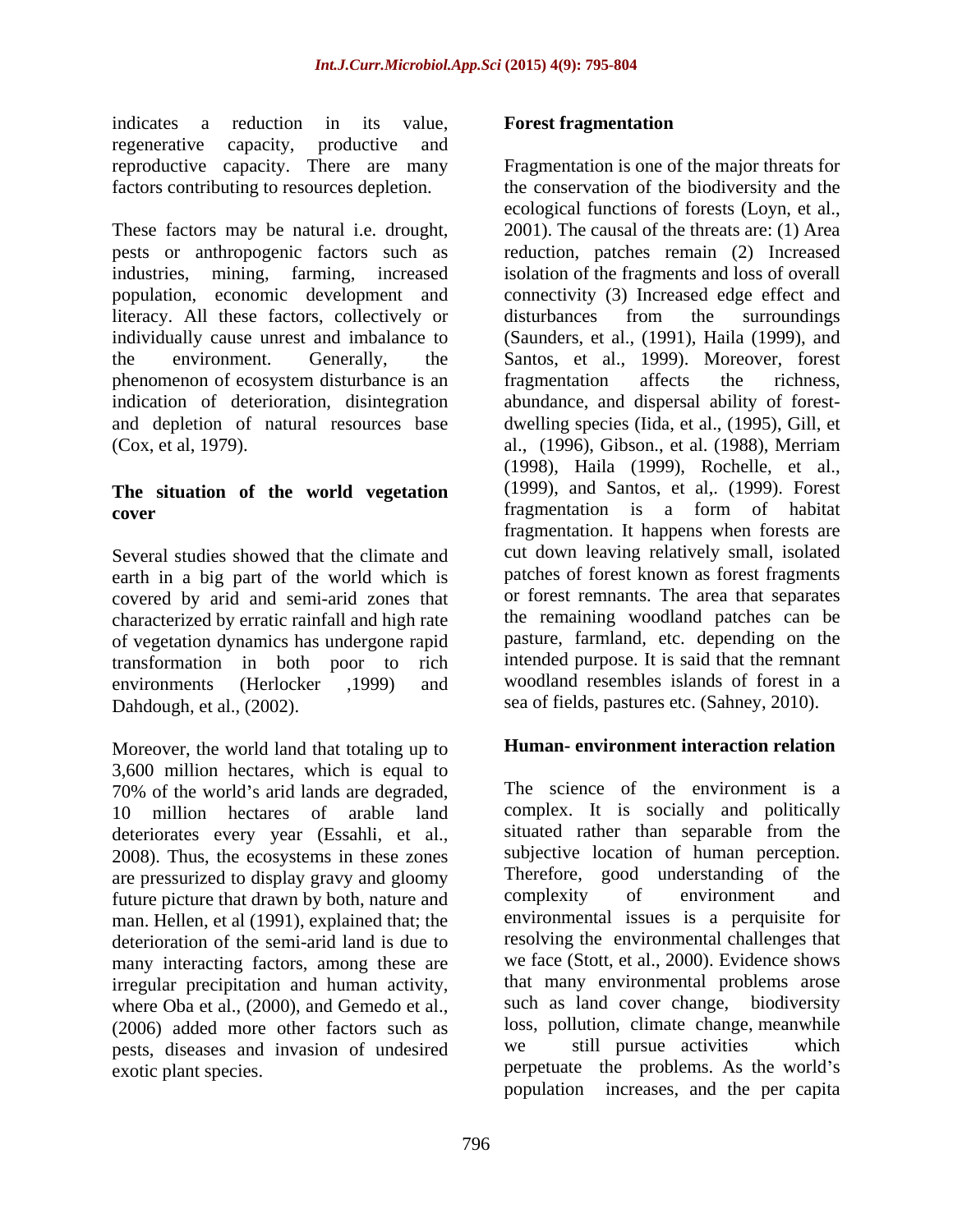consumption of natural resources farmers. By 1969, these schemes were increases, we will have an even greater nationalized to become public sector. The effect on these environmental government took over the responsibility of problems, exacerbating them further, and availing credit and farm inputs to the there is even greater effect on these farmers beside marketing the agricultural environmental problems. Therefore, it is said that, these environmental problems are concept is similar to Geziera Board, the joint so hard to resolve. However, Frances (2004) account which is based on crop production proposed the main reasons for the relations between the farmers and the continuing environmental problems such as great number of stakeholders involved in 1990s, these schemes were privatized, and both the causes and the solutions to the farmers took over the responsibility of environmental problems. Thus, it is not easy administration, while the role of the to organize them to act in a co-ordinate government confined to provision of basic manner and resolving global environmental infrastructure and technical support.The issues necessitates changes in human irrigated agriculture includes big schemes as lifestyles and attitudes towards environment, well as the small gardens a long the White and this needs commitment at personal as Nile with total area of 25, 000 ha. (59.525 well as community levels, which none is fed.). The land is owned by both private and willing to make. The sectors water pumps are used to willing to make.

area are engaged in farming and forest activities. Few are engaged in animal breeding. Recently, due to poor crop yield and Rain-fed agriculture: This type of farming and increasing poverty, most of the local community shifted their economic activities most tribes engaged in fishing. Agricultural

Irrigated agriculture: This subsector began in the late 1940s and early 1950s as a private sorghum and vegetable crops to sustain the

**Economic activities**  field and horticultural crops are grown About 95% of the native people of Shomadi peas, groundnuts, sunflower, guar, sesame produces, especially, the cotton. This government. In the late 1989 and the early draw water from the White Nile. Different including, cotton, sorghum, maize, beans, and vegetables (Adam, 2007).

comprises the followings:

towards forest produce i.e firewood, Mechanized Rain-fed agriculture: As the charcoal and tapping Gum Arabic because name implies, more technology (tractors, of quick and high income within a short herbicides, combine harvesters etc.) are period comparing to agriculture. There are applied. Each Scheme is with an area many people who came from different parts ranging between 1190.5- 4762 ha. (500 of Sudan. Some of them are farmers, and 2000 fed.). Historically, the Mechanized others are traders. Shuluk and Falata are the Rain-fed Farming was introduced to Renk activity in Shomadi area consist of two main fed) were allotted to farmers. In 1964 about types of agricultural are practiced in this 50,000 ha (119,050 fed.) was surveyed and area: distributed to farmers (table 4 and 5). During sector with the objective of producing long fed.). Therefore, agriculture expansion staple cotton crop as a cash crop along with consumed most of the vegetation cover area in 1959, when about 2099.95 ha (5000 1970-1975, about 419, 997.62 ha (420,000 fed.) were distributed. in 1984 and the total area became 1314166 ha (3,129,029.25 lands, Beside the rainfall mechanized area,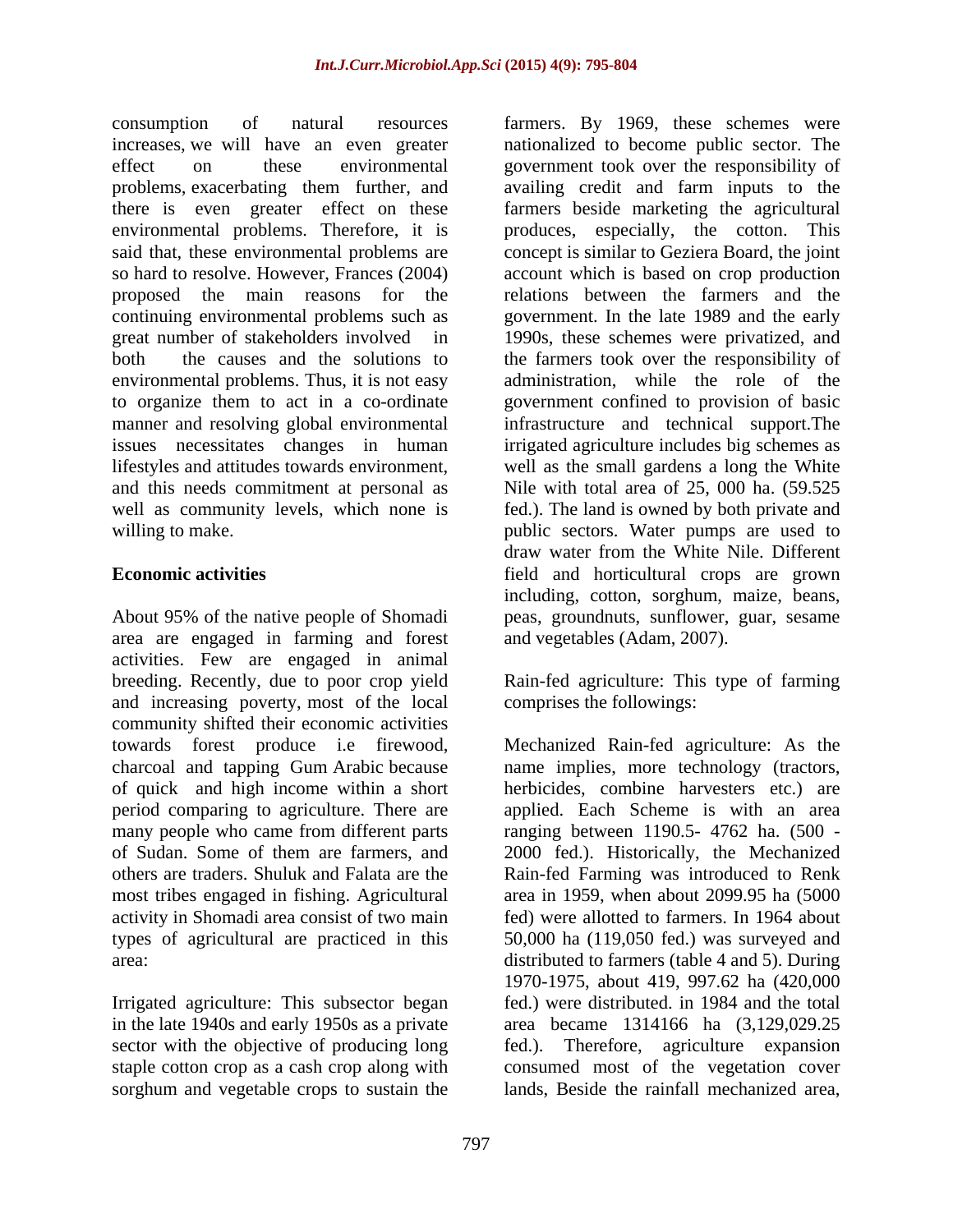there is what is known as undemarcated variability, low crop yield encourages

depending on the family size. Most of work

completely destroyed. The objective is to reduce the weeds and the frequent weeding. Although, fire may add minerals to the soil, shomadi area. but it has many negative impacts on different microorganisms and ecosystems Materials and Methods (Adam, 2007). (ii).Jabareek: Lands in the vicinity of the residences are cultivated by Vegetation samples were taken using the what is called famine crops; which means point-centered quarter method (PCQ). The crops that mature earlier so that to secure aim was to determine the following food, particularly during the critical seasons parameters about the vegetation of the study when the rainfall is scarce. These crops like area such as: types of plant species in the pumpkins, okra, watermelon, maize, ground area, the dominant plant species, density of nut, beans etc. plant species in the study area and

Shomadi represents one of the areas that Sampling method experienced serious vegetation cover change, biodiversity losses and socio- Randomly, well located points within the economic deterioration in the country due to vegetation stands were assured. Hundred the population dynamics, increase number of animal wealth, rapid expansion of not extend beyond the stand was used. Mechanized Rain-fed Farming System, Samples were limited to the homogeneous frequent spells of drought, rainfall areas (i.e. soil type, topography). In area

farming (Kharij Al Takhtiet) which has people shift to other activities of quick grown very rapidly, and its total area income such as forest activities (logging, became nearly equal to that of the charcoal making, etc..), poverty: the levels demarcated lands. This is on the account of of poverty increased due to low income and vegetation cover. oil exploration and exploitation. During the Traditional rain-fed agriculture (subsistence information is known about vegetation cover farming or shifting cultivation). It is a change in this area. This situation created a rainfall dependant farming with small great desire to assess vegetation cover and to areas 0.21- 0.84 ha. (0.5-2.0 fed.) provide recommendations that enable is carried out manually. The communal Moreover, this study will contribute to the work is common. Several types of sustainable management of natural resources traditional farming are known in this area, and environment in the area and beyond. among these: There are several objectives, among these Hareek cultivation: During the dry season, density of vegetation cover in Shomad area, grasses are kept out of fire till rain starts, to know if there is any change between the when new grasses germinate and reach current and the past in vegetation cover and certain stage, fire will be set on, so both the to come up with a strategy and methodology old and new grasses will be burnt and that facilitate monitoring and management last decades, even today, only little provide recommendations that enable planners to take the right decisions. are: To identify types, distribution and of sustainable natural resources in sensitive environmental ecosystems like that of shomadi area.

### **Materials and Methods**

**Problem** the study area. distribution (Frequency) of plant species in the study area.

## **Sampling method**

(100 meters) meters transect tape that does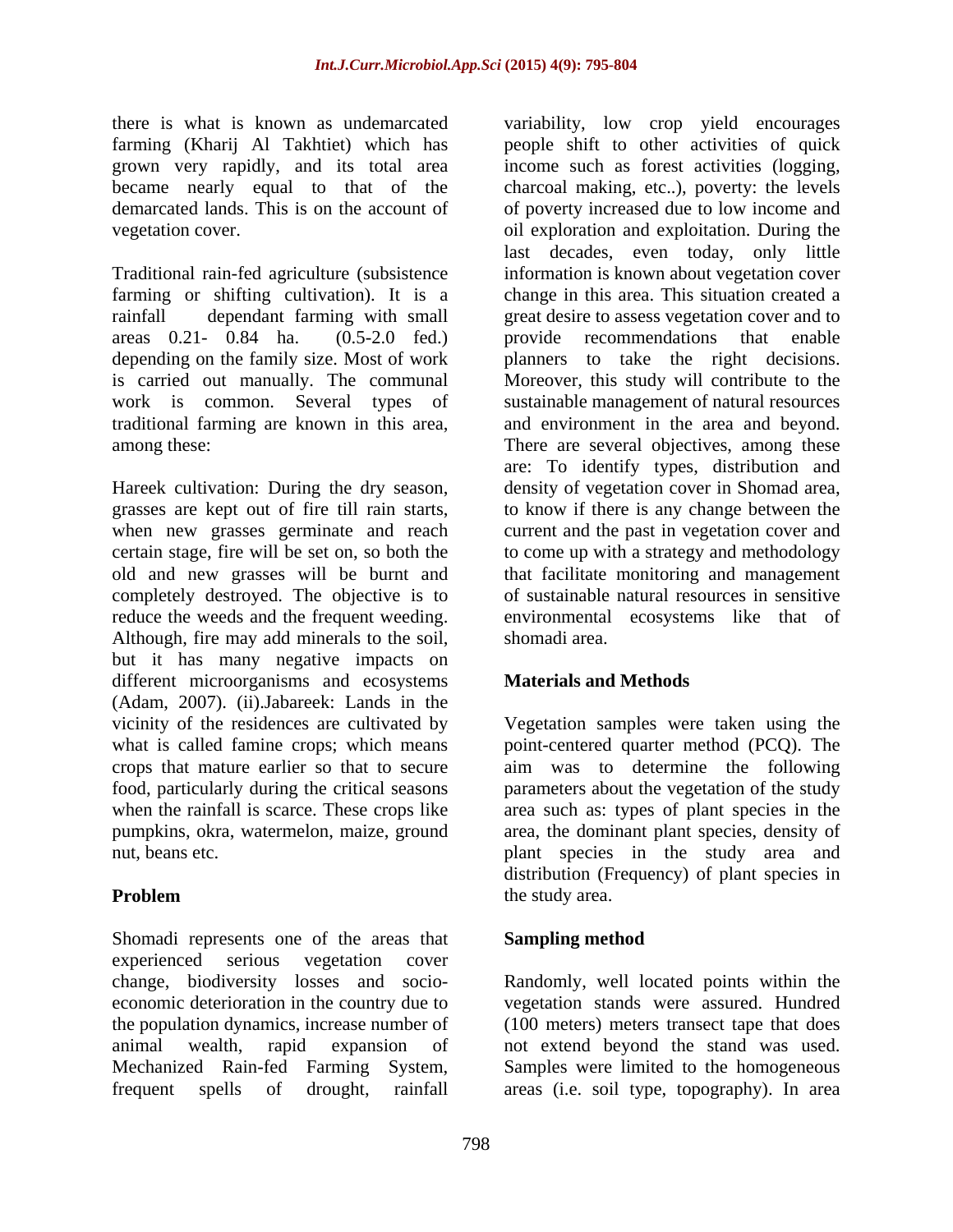with slope, the elevation contour of the slope *Acacia mellifera* (Kitir) is the dominant was followed. The meter tape was stretched species (Table 1) especially in the middle to its full length. At each 10 meters of the and Southern parts of the study area, tape, sample points were marked at interval followed by *Cadaba rotundifolia*, *Boscia* along the tape where an individual tree was *senegalensis* and *Acacia nubica* (Laowat)*,* sampled once at successive points. At each particularly in the Northern part. Meanwhile sample point, "X" was defined as an imaginary point to define four quadrants fourth and fifth respectively. Arrad and from sample point to the tree were recorded. The process was repeated for three times, and then the average for point was obtained. Table (2 ) explains that the frequency for This average was considered the reading of *Acacia mellifera* is 96 which is equal 24% the point. Moreover, other plant species such as grasses were identified. The records of other hand *Dalbergia melanoxyion, Albizia* each sample were arranged in a table (1). *sericocephala* ,*Abutilon figarianum* and Then, the above mentioned vegetation Murdukh are records the low frequencies in parameters were calculated according the the area which is equal 0.2 % from the total following equations. The trees trees.

n  
dt = 
$$
\Sigma
$$
 di = .........  
meters.

Step 2. Calculate the average distance between trees,  $(d<sup>-</sup>)$ :

$$
D=dt^{-}/n.\dots.\dots.\dots.\dots.\dots.\dots
$$

Step 3. Calculate the average area occupied

$$
A = d^{2-} = \dots .
$$
 meters<sup>2</sup>.

Step 4.Calculate the absolute density for all trees, (Da), in trees per Hectare (ha).

*Acacia senegal* and *Acacia seyal* rank the Gargadun being in the tail of the list.

of the total trees in the study area. On the the area which is equal 0.2 % from the total trees .

Step 1. Calculation of the total distance (dt.) Table (3) shows that the high trees density is n 1886 trees /ha in sample point number 8  $dt = \sum di = \dots \dots \dots \dots$  meters. while the low density is 26 trees/ha in i-1 sample point number 10. The calculation Where dt is the total distance, di is the 980 trees /ha in the total area. This explained distance to tree number i, and n is the total that the tree stands were subjected to number of trees.<br>
disturbances through the human activities. gives the average density which is equal to

### **Factors contribute to deforestation forests**

D = dt¯ /n meters. livelihood for many people; therefore it is per tree, (A): mechanized rainfed farming has swallowed  $A = d^{2-} = \dots$  meters<sup>2</sup>. devastated manually and sometimes heavy Forest in the study area becomes a subjected to severe destruction. The study reflected that the horizontal expansion of big forestland, where trees are massively duty machines are used to devastate many hectares within an hour.

 $Da = (10 \text{ m})^2 / A^2 = \dots \dots \dots \dots \text{trees/ha}.$  as a result, several tree species are **Results and Discussion** discriminated cuttings, among these *Acacia* The statistical analysis of the 18 tree species and *Acacia mellifera* (kitir). Moreover, fire identified in the study area showed that setting by people engaged in forest activitiesBeside the agricultural expansion. However, endangered as due to selectivity and *seyal* (Talih), *Balanites aegyptiaca* (Hehlij)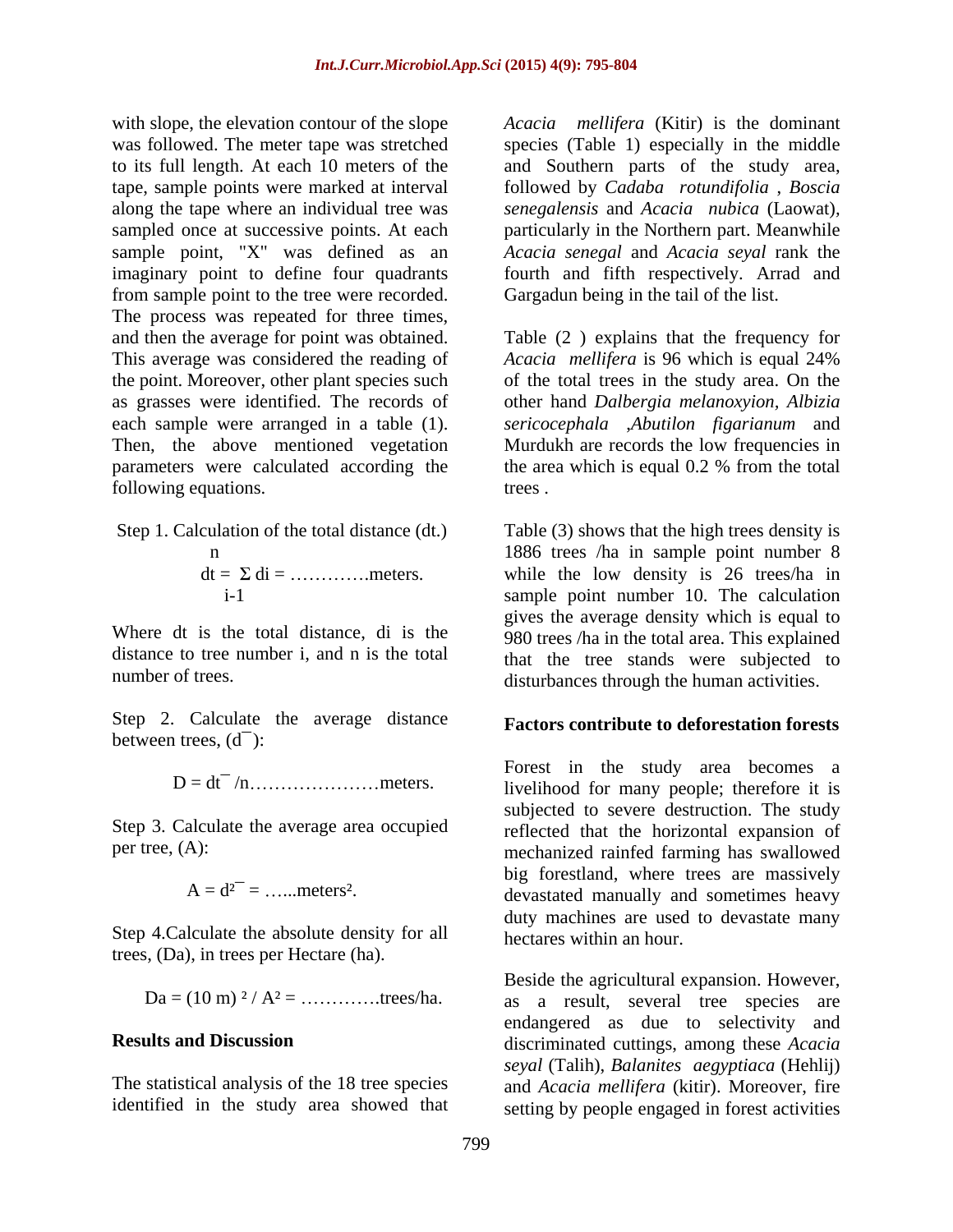negative impacts on habitats, macro and microorganisms and the other ecosystems. Other activities related to forest such as

and herders who set fires for two reasons, to Lobbing (Plates 1), charcoal making (Plate combat Ticks and to promote grass growth . 2), building materials, fire woods , opening Fires burn all grasses, shrubs, tree branches new roads (Plate 3) and petroleum and sometimes the tree trunks. Fire also has exploration and exploitation , all contributed and accelerated the rate of forest deterioration in the study area.

| Table.1 Rec<br>Area<br>ording method 6.<br>of vegetation s.<br>Shomadi z<br>$\sim$ nling | (2010) |  |
|------------------------------------------------------------------------------------------|--------|--|
|                                                                                          |        |  |

|                 | $\bigcap$      | $\mathcal{R}$ | $\overline{4}$  |        | $\gamma$ | 3          | $\overline{A}$                                         |
|-----------------|----------------|---------------|-----------------|--------|----------|------------|--------------------------------------------------------|
| Point No        | Quad.          | Species       |                 |        |          |            | Distance Point   Quadra Species type   Distance (mets) |
|                 | No.            | type          | (mets)          | No.    | τ.       |            |                                                        |
|                 |                |               |                 |        | No.      |            |                                                        |
| Stand 1         |                | Kitir         | 2               |        | 28       | Kitir      | 6                                                      |
|                 | $\gamma$       | Mukheet       | $\mathfrak{Z}$  | 8      | 29       | Mukheet    | $\overline{4}$                                         |
|                 | $\overline{3}$ | Hashab        | 2               |        | 30       | Laawot     | 2                                                      |
|                 |                | Hashab        |                 |        | 31       | Laawot     |                                                        |
| 2               | 5 <sup>5</sup> | Hashab        | 2               |        | 32       | Hashab     | $\overline{4}$                                         |
|                 | 6              | Mukheet       | 2               | 9      | 33       | Kurmot     | $\overline{4}$                                         |
|                 | $\mathcal{L}$  | Talih         | $\mathbf{3}$    |        | 34       | Kitir      | $\overline{3}$                                         |
|                 | 8              | Laawot        | 2               |        | 35       | Laawot     | $\overline{4}$                                         |
| $\overline{3}$  | $\mathbf Q$    | Kurmot        | $\overline{2}$  |        | 36       | Laawot     | $\overline{4}$                                         |
|                 | 10             | Talih         | $5\overline{)}$ | 10     | 37       | Mukheet    | $\overline{3}$                                         |
|                 | 11             | Kurmot        | $\overline{3}$  |        | 38       | Kitir      | $\overline{4}$                                         |
|                 | 12             | Kurmot        | 2               |        | 39       | Kurmot     | $\overline{4}$                                         |
| $\overline{4}$  | 13             | Kurmot        | 2               |        | 40       | Hashab     | $\overline{3}$                                         |
|                 | 14             | Mukheet       | 3               | $m=10$ | $n=40$   |            | $dt=109$                                               |
|                 | 15             | Kitir         | $\overline{3}$  |        |          |            |                                                        |
|                 | 16             | Mukheet       | 2               |        |          | Tree spp.  | Frequency                                              |
| $5\overline{)}$ | 17             | Kitir         | 2               |        |          | 1.kitir    | 10                                                     |
|                 | 18             | Talih         |                 |        |          | 2. Mekheet | $\overline{7}$                                         |
|                 | 19             | Kitir         | $\mathbf{3}$    |        |          | 3.hashab   | $5\overline{)}$                                        |
|                 | 20             | Kitir         | 2               |        |          | 4.Talih    | $\mathfrak{Z}$                                         |
|                 | 21             | Kurmot        |                 |        |          | 5.Laawot   | 6                                                      |
|                 | 22             | Mukheet       | $\overline{3}$  |        |          | 6.Kurmot   | 9                                                      |
|                 | 23             | Laawot        | 2               |        |          | Total      | 40                                                     |
|                 | 24             | Kurmot        |                 |        |          |            |                                                        |
| $\mathcal{L}$   | 25             | Kitir         | $\overline{4}$  |        |          |            |                                                        |
|                 | 26             | Kitir         | 2               |        |          |            |                                                        |
|                 | 27             | Kurmot        | $\mathfrak{Z}$  |        |          |            |                                                        |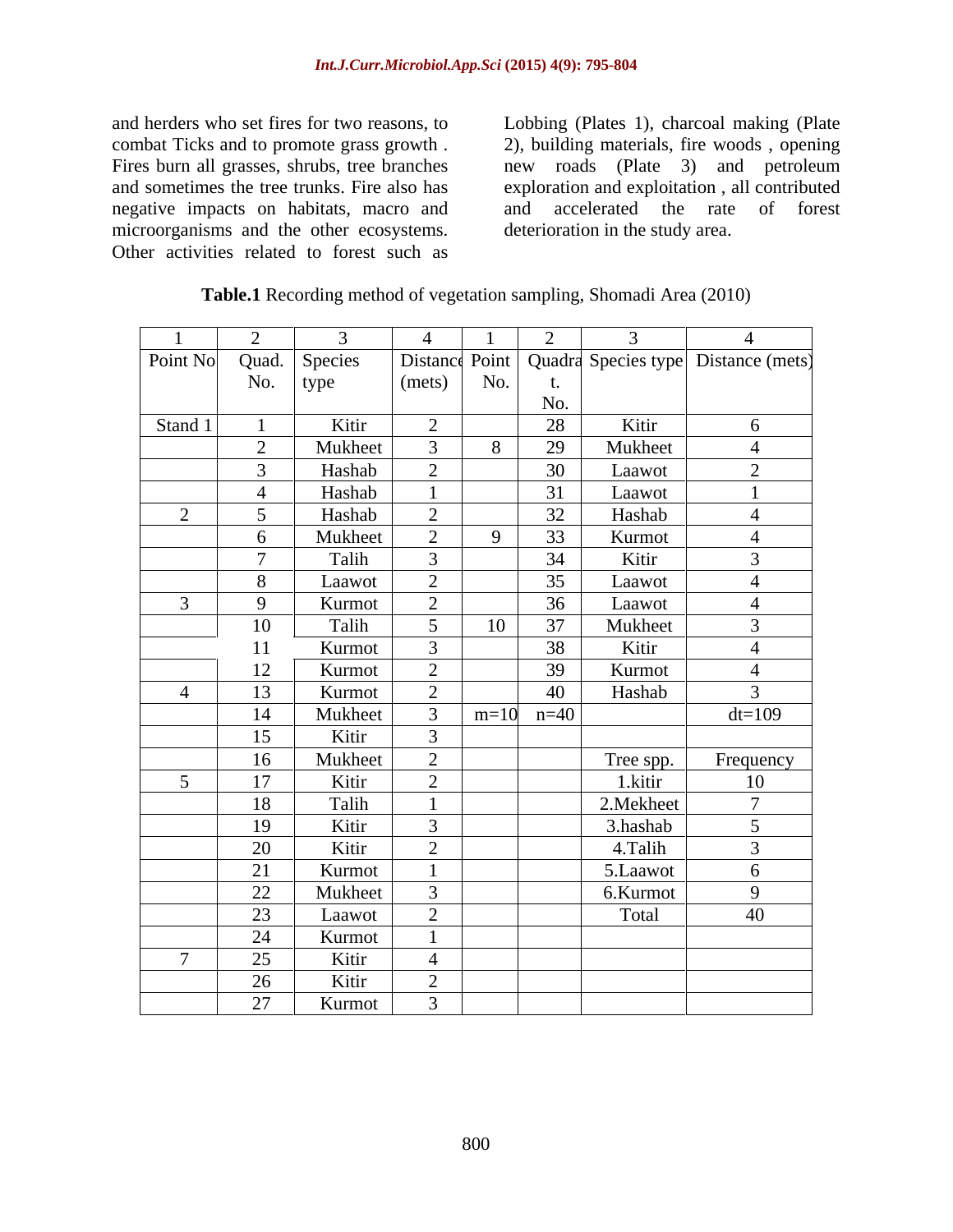| Tree species                                | Frequency |              | $\%$ Valid % | Cumulative % |
|---------------------------------------------|-----------|--------------|--------------|--------------|
| Acacia mellifera (Kitir)                    | 96        | 24.0         | 24.0         | 24.0         |
| Boscia senegalensis (Mekheet)               | 51        | 12.8         | 12.8         | 36.8         |
| Acacia senegal (Hashab)                     | 34        | 8.5          | 8.5          | 45.2         |
| Acacia seyal (Talih)                        | 33        | 8.2          | 8.2          | 53.5         |
| Acacia nubica (Laawoot)                     | 44        | 11.0         | 11.0         | 64.5         |
| Cadaba rotundifolia (kurmot)                | 59        | 14.8         | 14.8         | 79.2         |
| Copparis decdua (tontub)                    |           | 1.0          | 1.0          | 80.2         |
| Grewia tenax (Gedeem)                       | 17        | 4.2          | 4.2          | 84.5         |
| (kadad)                                     |           | $\mathbf{8}$ |              | 85.2         |
| Balanites aegyptiaca (Heglej)               | 28        | 7.0          | 7.0          | 92.2         |
| Dalbergia melanoxyion (Abanos)              |           | $0.2\,$      | $0.2\,$      | 92.5         |
| (Murdukh)                                   |           | 0.2          | 0.2          | 92.8         |
| Leptadenia byrotechnica<br>(Merikh)         |           |              | 0.8          | 93.5         |
| Cobretum glutinosum (Habeel)                |           | 1.8          | 1.8          | 95.2         |
| Albizia sericocephala (Arrad)               |           | $\cdot$ .2   | $\cdot$      | 95.5         |
| (Sahab)                                     |           | 1.8          | 1.8          | 97.2         |
| Lannea fruticosa (Leyoon)                   | 10        | 2.5          | 2.5          | 99.8         |
| Abutilon figarianum<br>[(Gargadan(teckoya)] |           |              |              | 100.0        |
| Total                                       | 400       | 100.0        | 100.0        |              |

**Table.2** Frequency distribution of tree species in Shomadi area (2010)

**Table.3** Calculation of trees stands parameters in study area 2010

| Sample point no. $\det$ $\left  d\mathbf{t} = \sum d\mathbf{i}/m \right $ |                       | $D = dt^{-}/n/m$      | $A = d^{27}/m$ | $Da = (10 \text{ m})^2 / A^2$ / trees/ha |
|---------------------------------------------------------------------------|-----------------------|-----------------------|----------------|------------------------------------------|
|                                                                           | 109                   | $\Omega$<br>ا . د     | 7.4            | 1351                                     |
|                                                                           | 120<br>エムフ            | $\sim$ $\sim$<br>، ب  | 10.4           | 961                                      |
|                                                                           | 127                   | 3.4                   | 117<br>11.7    | 854                                      |
|                                                                           | 185                   | 4.6                   | 21.4           | 487                                      |
|                                                                           | 103                   | $\sim$<br>$\angle$ .0 | 6.6            | 1515                                     |
|                                                                           | 148                   |                       | 127            | 729                                      |
|                                                                           | 99                    | ∠.                    |                | 1639                                     |
|                                                                           | $\Omega$<br>$J\Delta$ | <u>، ، ، ، </u>       | 5.3            | 1886                                     |
|                                                                           | 212                   | $\sim$ $\sim$<br>ر. ر | 28.1           | 357                                      |
| 10                                                                        | 90                    | <u>، ، ، ، </u>       |                | $20^{\circ}$                             |
| Total                                                                     | 1304                  | 32.6                  | 115.8          | 9804                                     |
| Average                                                                   | 130.4                 | 3.26                  | 11.58          | 980.4                                    |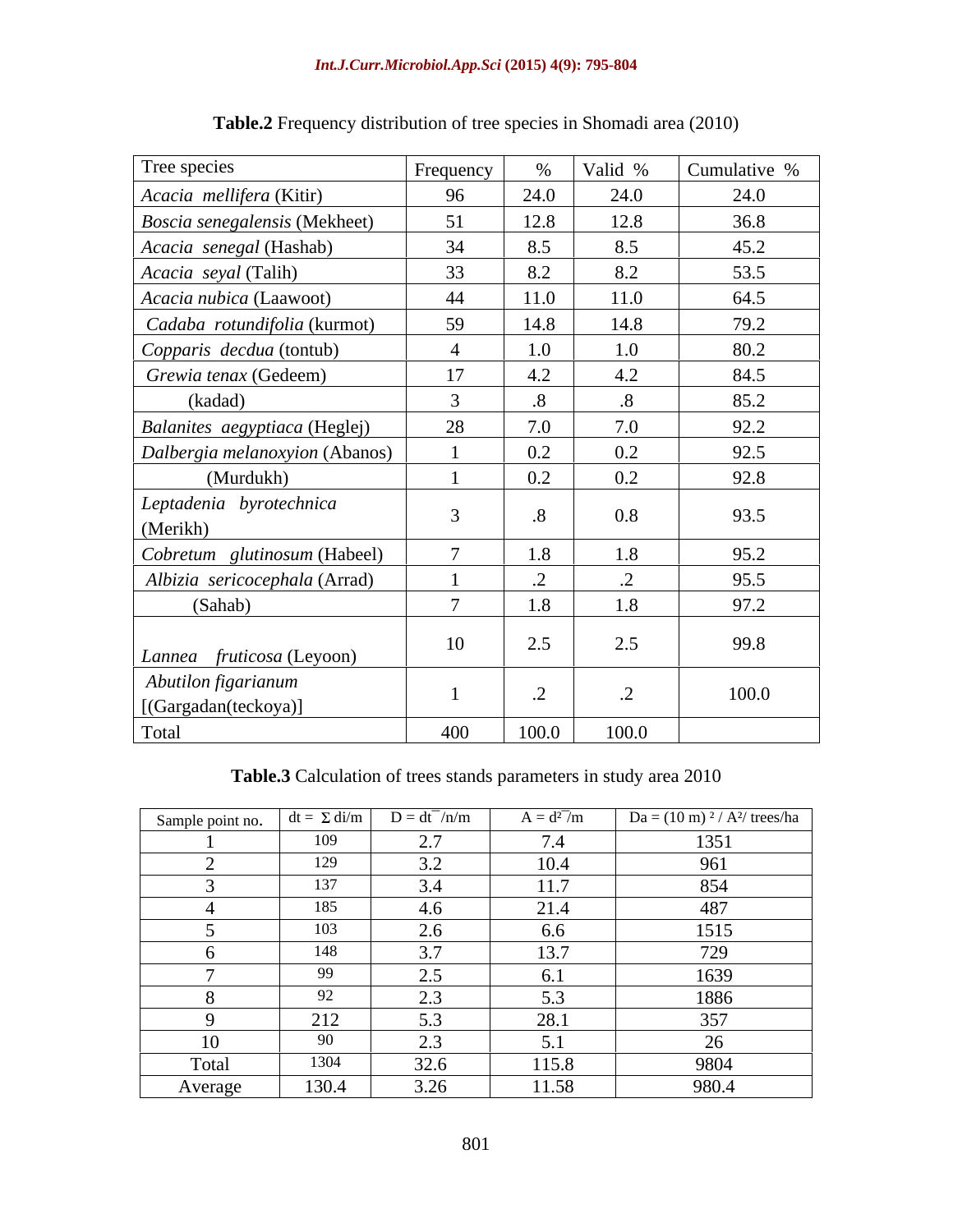### **Plate.1** Tree lobbing



**Plate.2** Tree cutting down for making Charcoal



**Plate.3** Trees removal for opening new roads

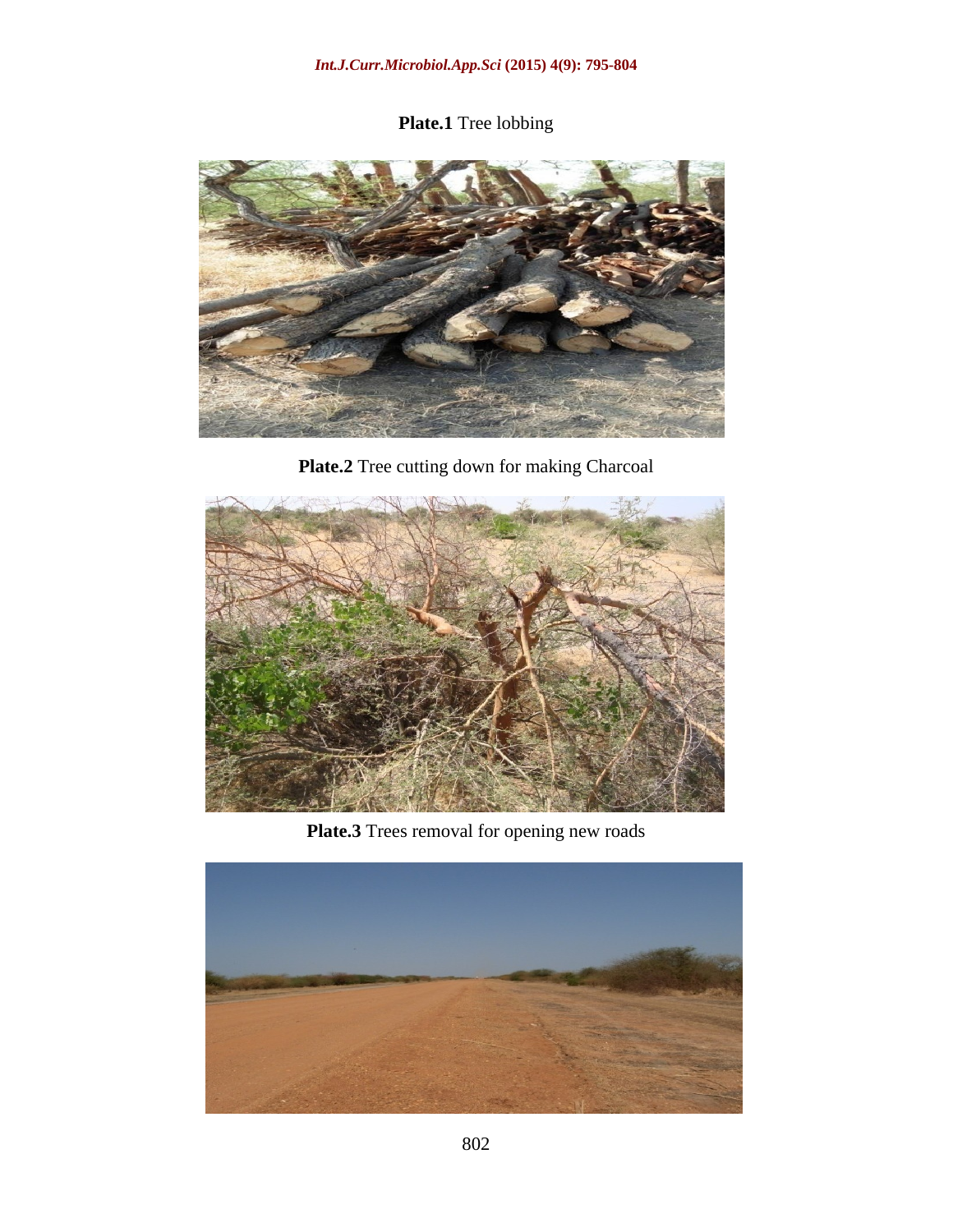In conclusion, although the human factors are the main derivers for land use land cover changes, natural factors also promoted the  $(2007)$ . Assessment of some land use land cover changes in Shomadi. The popularly held view that expansion of fed Agriculture in upper Nile. A case cultivation is a primary force of vegetation study of Ouz rom area. Renk cultivation is a primary force of vegetation clearing and environmental degradation is found to hold true in the period considered Cox, et al, (1979).Agricultural Ecology: An as land-cover conversion to cropland is a major phenomenon in the study area. System, San Fransisco, CAWH Meanwhile, rangelands showed continous Truemen and Co. increase which is a good indicator from http//.5.3.2010.2365-2407. The displayed that the pattern of vegetation combact desertification. In the type, density and distribution in the study area is associated with the amount and duration of moisture and soil type. Scientific Conference on

References to the findings of this study, the following recommendations are made: Frances, Harris (2004) Global

Due to the rapid undergoing land use and land cover change in the study area, for better understanding of the trend, Herlocker ,(1999) and Dahdough, et al., magnitude, impacts and the future direction of the changes. the focus of future research should be on digitalized high research accuracy that integrates high temporal and spatial resolution satellite images with field

To ensure long term balance between population dynamics and the physical Saunders, et al., (1991), Haila (1999), and environment, sound policies to be Santos, et al., 1999). formulated based on the pattern of current environmental changes. Gibson., et al. (1988), Merriam

Acreman. M.C. (ed). (2000). The Changing Hydrology of the United kindom. In change. Routledge.. London, xxviixxxi.

- Adam, Abubaker Haroun mohamed (2007).Assessment of some environmental Dimensions of rain fed Agriculture in upper Nile. A case study of Quz rom area. Renk Sudan.M.Sc Thesis.
- Analysis of World Food Production System, San Fransisco,CAWH ,Truemen and Co. http//.5.3.2010.2365-2407.
- economic and environmental point of view. Essahli, et al., 2008).Policy requerments to **Recommendations**  combact desertification.In the proceeding of UNESCO( cathy Lee Thomas schaaf editors); International Scientific Conference on Desertification and Drylands Research.Tunisia 19-21 June 2006.Man and the Biosphere series (UNESCO publishing).
	- Frances, Harris (2004) .Global Environmental issues @ john wiley and sons,ltd.ISBNs..- 470-84560- (HB,0-70-84561-9) (PB).
	- (2002). Rangeland ecology and Resources Development in Eastern Africa. Deutsche gesellschaft fur Tecnische Zusammenarbeit (GTZ), Nairobi, Kenya. 393p.
- work and observations . Hellen, et al (1991), Oba et al., (2000), and Gemedo et al., (2006)

Loyn and Mc. Alpine., (2001).

- Santos, et al., 1999).
- **References** (1999), and Santos, et al,. (1999). Iida, etal., (1995), Gill, et al., (1996), Gibson., et al. (1988), Merriam (1998), Haila (1999), Rochelle, et al.,
	- Helen., U(1991). Desertification ,Time for an assessment ? Ambio: 20. 372-383.
	- the hydrology of the U.K. a Study of and Resource Development in<br>
	change Boutledge London vyvii Eastern Africa Deutdsche Herlocker, D. J. (1999.Rangeland Ecology and Resource Development in Eastern Africa Deutdsche